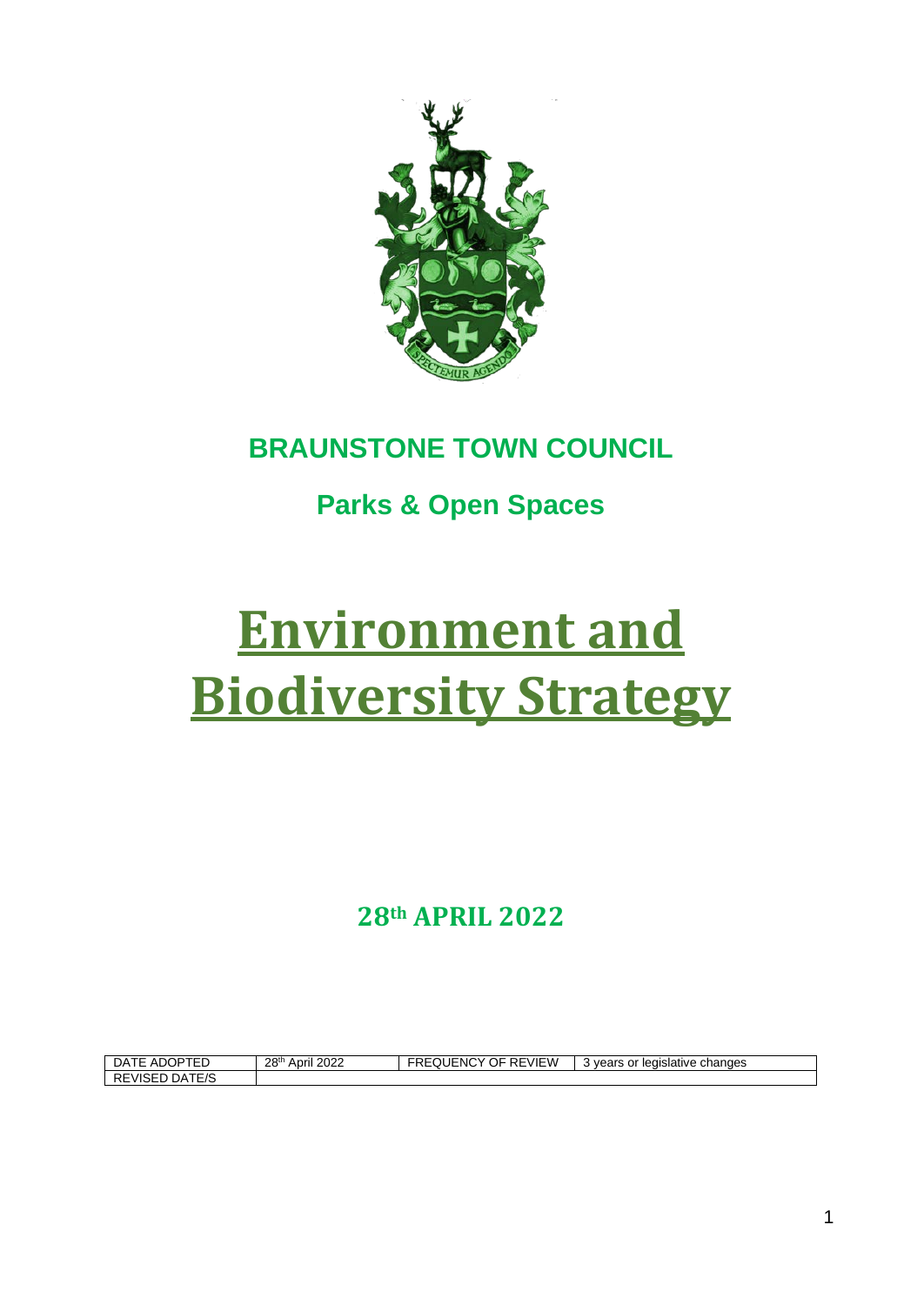#### **BRAUNSTONE TOWN COUNCIL Parks & Open Spaces**

#### **Environment and Biodiversity Strategy**

### *C O N T E N T S*

#### **Chapter Chapter Chapter Chapter Chapter Chapter Chapter Chapter Chapter Chapter Chapter Chapter Chapter Chapter Chapter Chapter Chapter Chapter Chapter Chapter Chapter Chapter Chapter Chapter Chapter Chapter Chapter Chapt**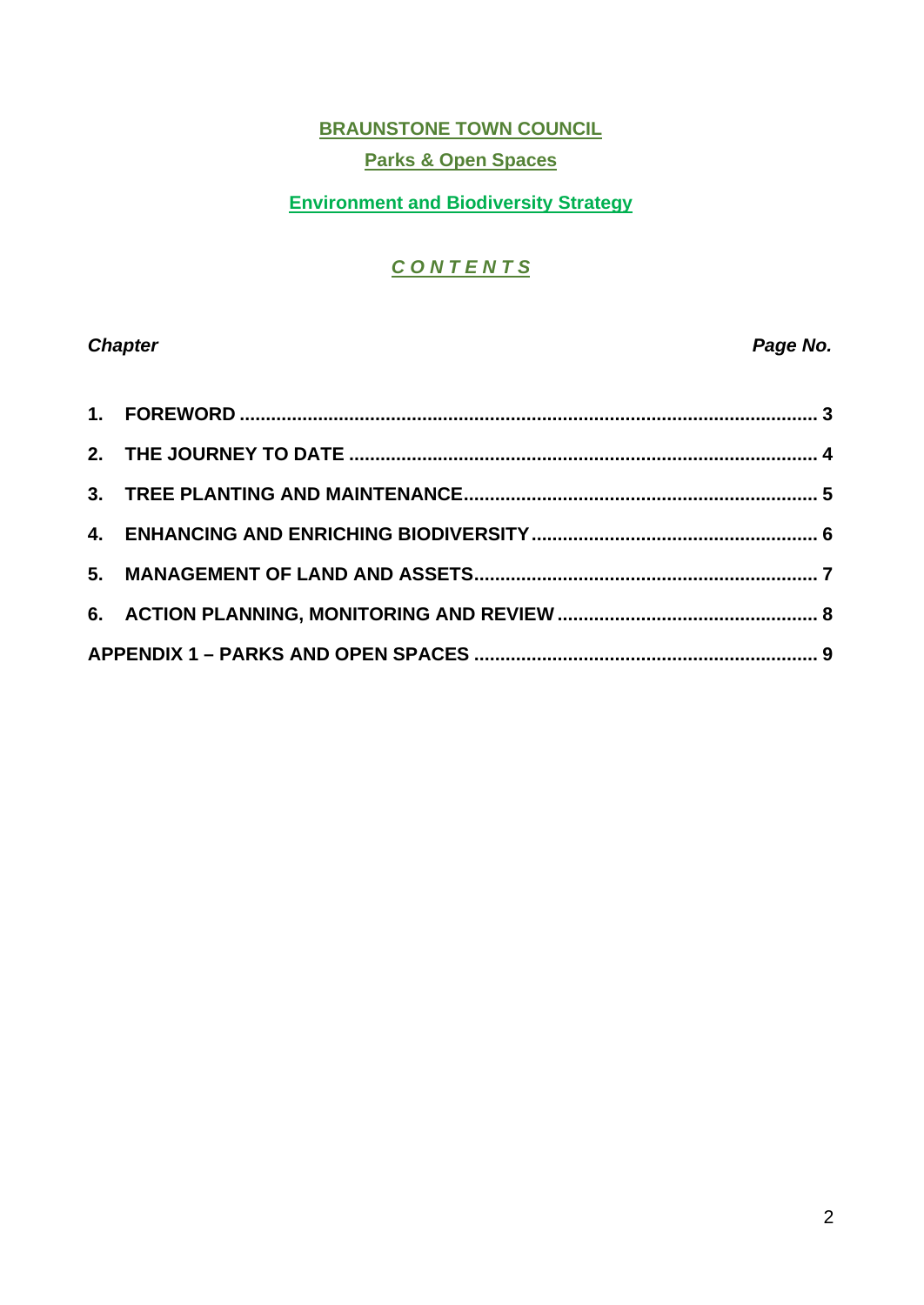#### <span id="page-2-0"></span>**1. FOREWORD**

#### From the Leader of Braunstone Town Council

In 2019 the UN published the startling and troubling statistic that globally one million animal and plant species are now threatened with extinction. The report from the Intergovernmental Science-Policy Platform on Biodiversity and Ecosystem Services found that nature is declining at unprecedented rates and that this decline will have grave impacts worldwide as we destroy the very foundation of economies, livelihoods, food, health and quality of life. Nature is clearly at a crisis point and we all have a part to play in halting and reversing this trend.

Braunstone Town Council is responsible for most of the Town's Parks and Open Spaces. These urban green spaces not only provide for sport, recreation and play but also for an enriched natural environment protecting the Town from and mitigating the effects of climate change and air pollution. That is why the Town Council when adopting its Climate Change & Environmental Strategy in September 2021 devoted a Section to *Protecting and Enhancing Green Spaces*.

As part of adopting our Climate Change & Environmental Strategy, the Town Council committed to producing an Environment and Biodiversity Strategy for our Parks and Open Spaces, which will set out the Council's approach to tree planting and maintenance, along with the Council's commitment to enhancing and enriching biodiversity.

This Strategy provides the framework for the Town Council to:

- help fight pollution and climate change by planting trees on our parks;
- reuse more of the waste generated from the maintenance of our parks and open spaces (e.g. tree and hedge clippings and grass cuttings) to enhance the biodiversity and environmental aspects of our parks and open spaces;
- identify measures for the management of our land and assets, which reduce the likelihood of flooding and provide for a rolling programme of water course maintenance as part of the annual winter works programme;
- encourage the involvement of local residents, particularly young people and schools, in projects and initiatives to enhance the natural environment and biodiversity; and
- source materials, including play equipment, which is durable and long lasting, made from sustainable sources and compliments the natural environment.

In the medium term the Council will consider reviewing access to and provision of green space across the Town. In the long term the Council, in partnership with the District and County Councils, will need to develop plans to enhance the built environment across the Town, including tree planting, protecting hedgerows and encouraging wild flower and biodiversity.

*Councillor Nick Brown Leader of Braunstone Town Council*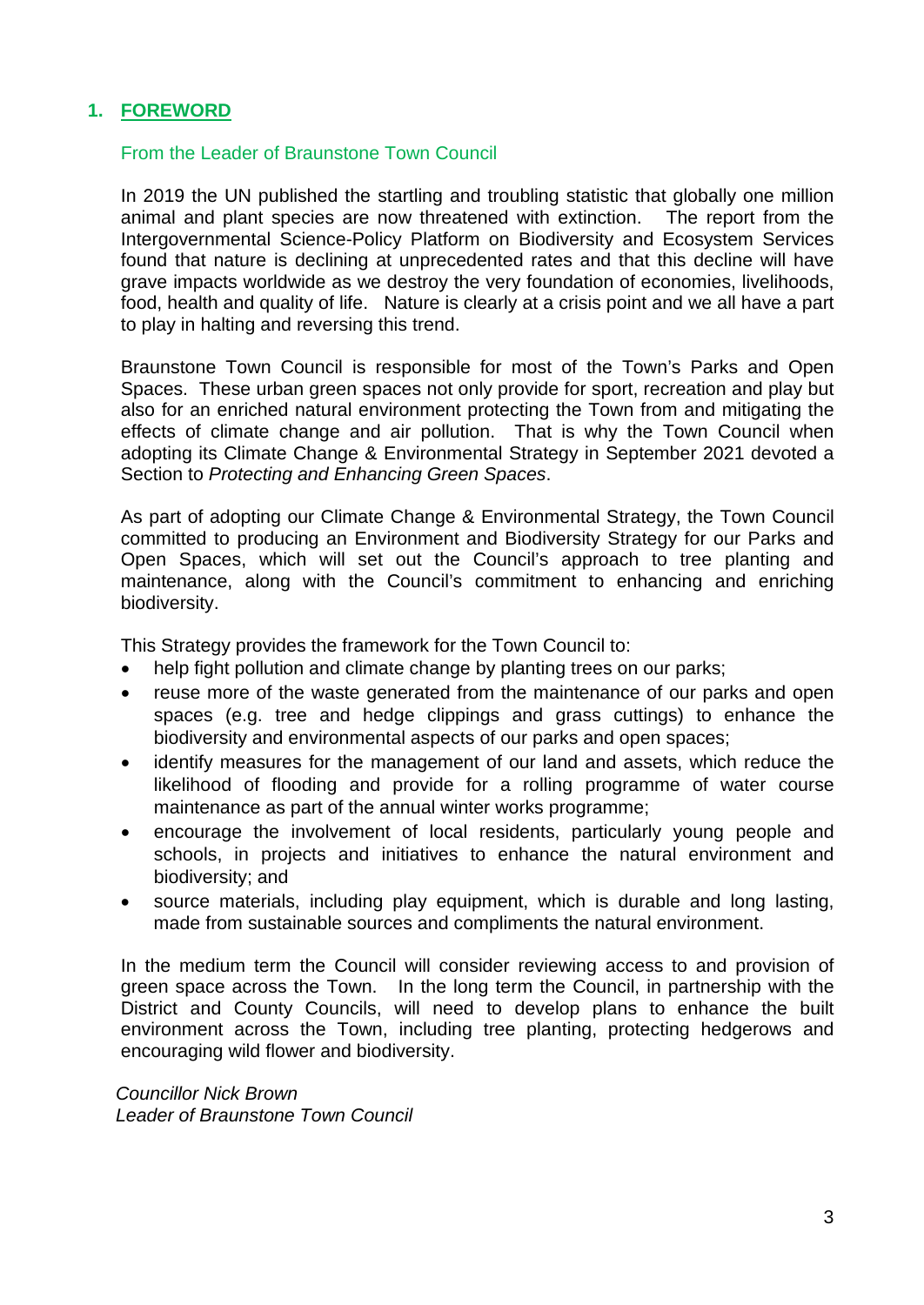#### <span id="page-3-0"></span>**2. THE JOURNEY TO DATE**

Due to the rapid and ongoing decline in nature and biodiversity, it is vitally important that the Town Council focuses its efforts and has a clear deliverable plan to respond. This Strategy provides that focus, recognising the Council already has a track record of delivering on the environment and therefore is able to build upon our achievements to date.

- 1. Creation of a community woodland at the rear of Mossdale Meadows adjacent to Meridian Leisure and Lubbesthorpe Way – to absorb carbon and other pollutants and provide a haven for nature and habitats.
- 2. Creation of a Community Orchard, including apple trees and pear trees, wildflower meadow and pond, utilising unused land. An annual community pruning day is undertaken in the Orchard by local volunteers.
- 3. Tree Planting the Town Council continues to plant new trees on its parks and open spaces on an annual basis through its Winter Works Programme. Trees are obtained through organisations such as The Wildlife Trusts and Leicestershire County Council.
- 4. Installation of bonded rubber mulch a durable, permeable and long lasting playground safety surface that is made from recycled rubber; Braunstone Town Council has installed these surfaces at:
	- Holmfield Park
	- Franklin Park

the proposals for the refurbishment of Shakespeare Park Play area also include all safety surfaces being bonded rubber mulch; and as existing wet pour surfaces wear out, they are replaced with bonded rubber mulch.

5. Ongoing work with the Drummond Estate to design a new public park on unused land adjacent to Meridian Way, which will enhance nature and biodiversity as well as provide a local recreational amenity and screen residential properties from the M1 and Meridian Way Extension, reducing the impact of noise and pollution. This park will include new paths, landscaping woodlands, hedges and tree planting. Also included are drainage works including swales/channel and an attenuation pond.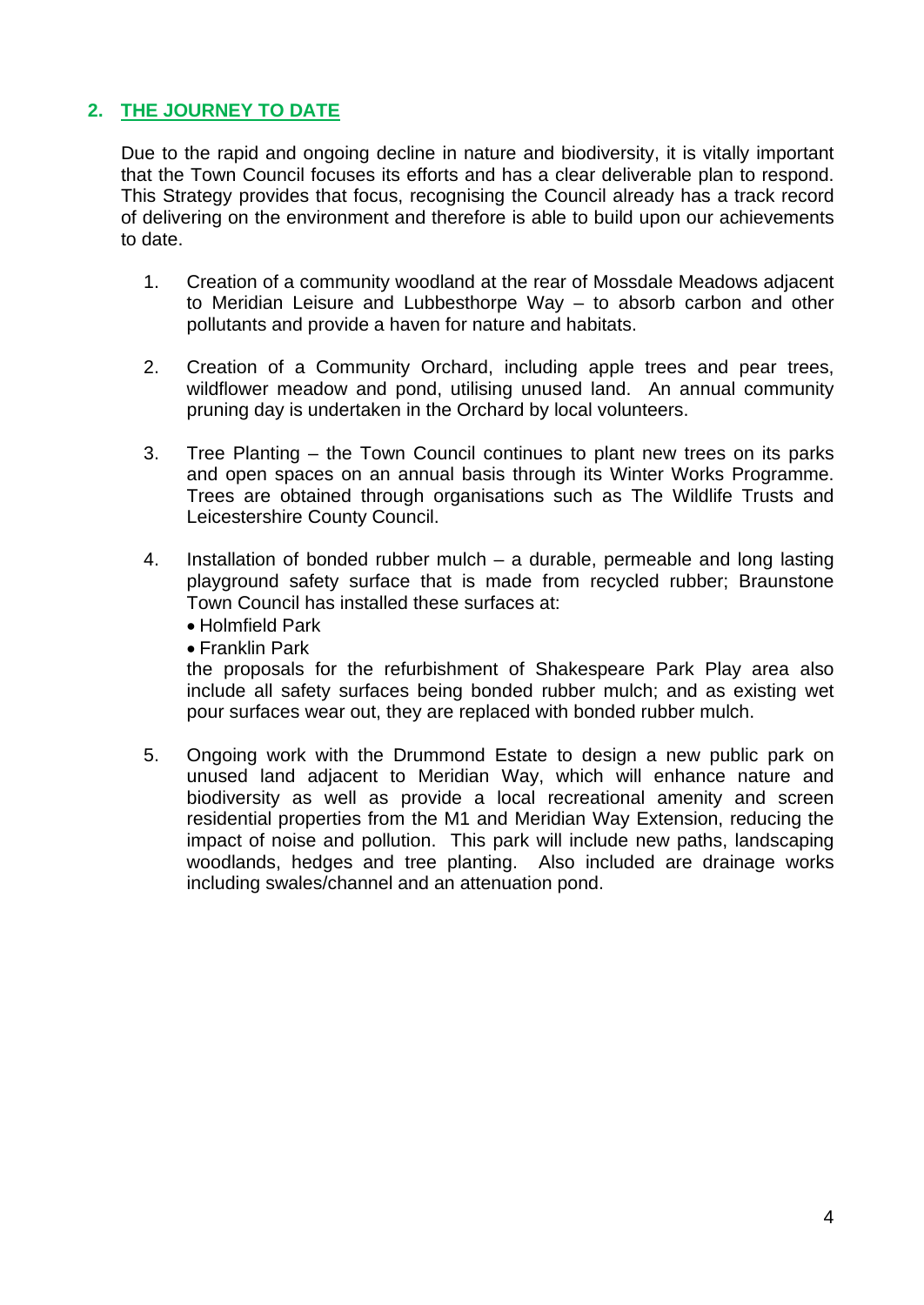#### <span id="page-4-0"></span>**3. TREE PLANTING AND MAINTENANCE**

#### **OBJECTIVE: To help fight pollution and climate change by planting trees on our parks and open spaces.**

*"Trees are vital. As the biggest plants on the planet, they give us oxygen, store carbon, stabilise the soil and give life to the world's wildlife. They also provide us with the materials for tools and shelter" (The Royal Parks)*.

The Council will continue to help fight pollution by protecting existing trees and planting new trees on our parks and open spaces by:

- (a) maintaining a clear policy position that trees will only be removed or cut back due to health & safety reasons, to maintain the health of the tree and for wider ecological and environmental benefits;
- (b) undertaking a rolling programme of tree health checks and where identified undertaking or commissioning tree maintenance works during the Winter Works Programme in order to maintain safe and healthy trees;
- (c) replacing trees, which die, are damaged or removed because the rolling programme of tree health checks identifies that the tree is not healthy nor safe;
- (d) commissioning advice and developing Management Plans to protect and enhance the ecological condition of our existing woodlands;
- (e) identifying land to grow wild, with minimum maintenance and cutting, thereby allowing trees and other plants and vegetation to grow naturally (natural colonisation);
- (f) planting trees or using natural colonisation along water courses and within the catchment area in order to enhance water quality, reduce the risk of flooding and enhance biodiversity;
- (g) identifying locations for new woodland and connecting existing woodlands;
- (h) connecting with organisations and identifying funding sources which provide support for planting trees and enhancing existing woodlands;
- (i) commissioning a study of the Council's Parks & Open Spaces to assess opportunities for the expansion of tree provision, including recommendations on location, species and potential to enhance nature and biodiversity;
- (j) encouraging the involvement of local residents, particularly young people and schools, to come up with ideas and take part in projects and initiatives to plant trees and enhance woodland; and
- (k) setting aside funding to support local groups and schools with projects on the Council's Parks and Open Spaces.

It should be noted that planting and retaining trees provide wider benefits than helping to fight pollution and climate change, including:

- providing cover from the heat of the sun in summer months;
- reducing and preventing soil erosion and flooding;
- enhancing wildlife and biodiversity;
- improving people's health and well being; and
- enhancing the visual amenity of the built environment.

Braunstone Town Council will take into account the wider benefits as part of its tree planting and maintenance programmes.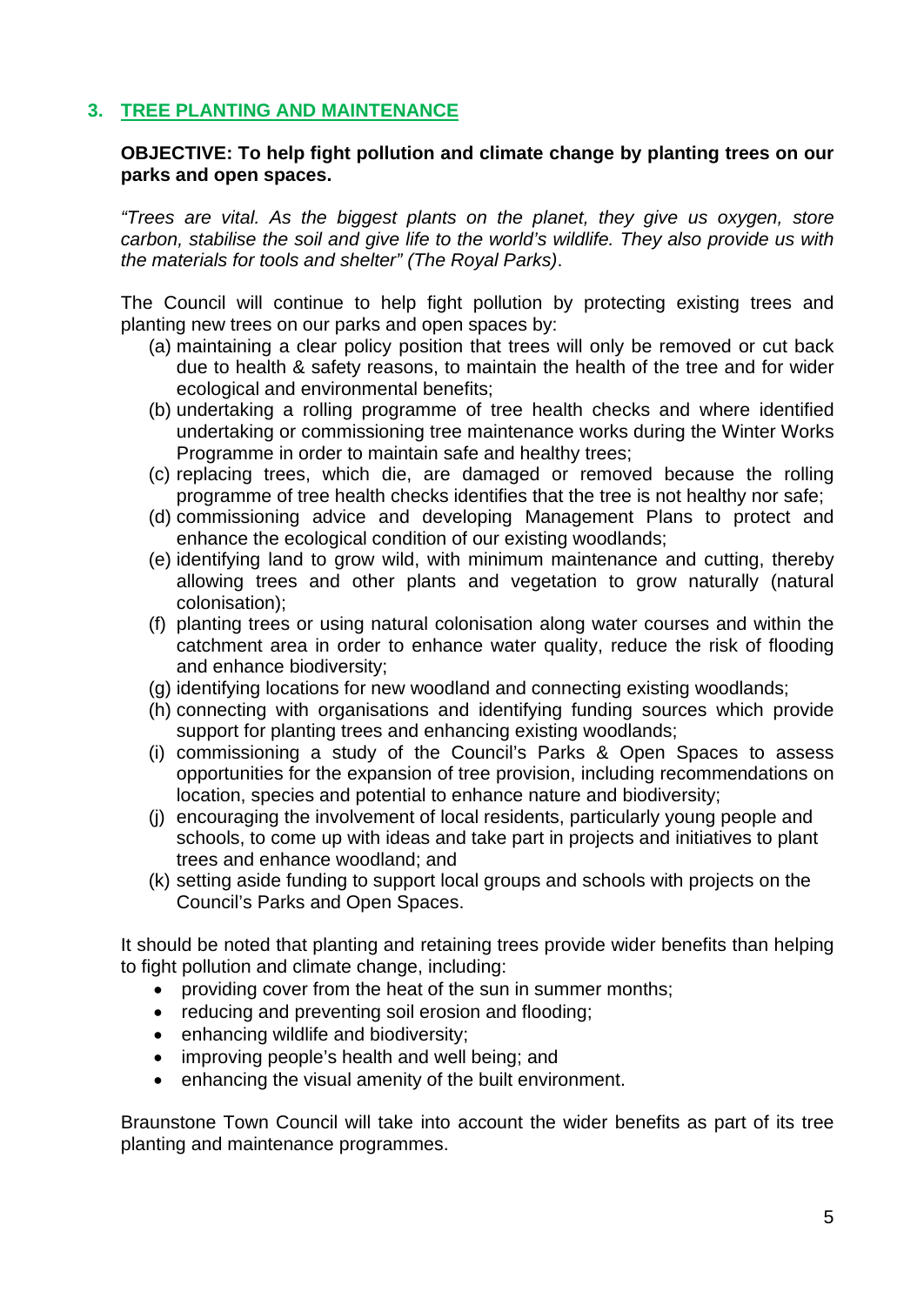#### <span id="page-5-0"></span>**4. ENHANCING AND ENRICHING BIODIVERSITY**

#### **OBJECTIVE: To both stop the loss of habitats and to protect and enhance both nature and biodiversity for future generations.**

*"Beyond its intrinsic value, biodiversity is necessary to human survival. Ecosystem diversity is crucial to ecosystem integrity, which in turn enables our life support, giving us a liveable climate, breathable air, and drinkable water. Food-crop diversity and pollinating insects and bats allow agriculture to support our populations; when disease strikes a food crop, only diversity can save the system from collapse" (The Centre for Biological Diversity).*

The Council will seek to play its part not only in reversing the biodiversity decline through enhancing and enriching biodiversity on its parks and open spaces by:

- (a) planting a variety of wildflowers and native plants to provide nectar that will bloom throughout the season, in order to attract pollinating insects;
- (b) installing boxes for native bees, bats and birds to make their home;
- (c) utilising the soil at the base of trees to grow some flowers or small shrubs;
- (d) identifying and implementing a management plan to provide "Wildlife Corridors", across green spaces and between green spaces;
- (e) protecting existing hedgerows; limiting cutting to maintaining access, health and safety, and the life of the plant;
- (f) reducing dependence on chemicals and use organic maintenance methods; where it remains essential to use pesticides or herbicides, chemical treatments will be swapped for organic ones;
- (g) identifying locations for small water holes to encourage a variety of pond creatures and insects;
- (h) creating areas using tree and hedge clippings and grass cuttings to support hedge hogs and other creatures like stag beetles;
- (i) leaving fallen leaves where there is no risk to health and safety;
- (j) commissioning a study of the Council's Parks & Open Spaces to assess their nature and biodiversity potential and make further recommendations;
- (k) encouraging the involvement of local residents, particularly young people and schools, to come up with ideas and take part in projects and initiatives to enhance the natural environment and biodiversity;
- (l) supporting the establishment and development of community gardens; and
- (m)setting aside funding to support local groups and schools with projects on the Council's Parks and Open Spaces.

Braunstone Town Council will also seek to work with other principal authorities and partners to:

- i. enhance and protect biodiversity and nature across Braunstone Town, including tree planting, protecting hedgerows and encouraging wild flower;
- ii. encourage, support and educate residents to play their part at home and in their garden; and
- iii. to map existing wildlife corridors together with proposed additional ones so that they can be protected or enhanced by any new development.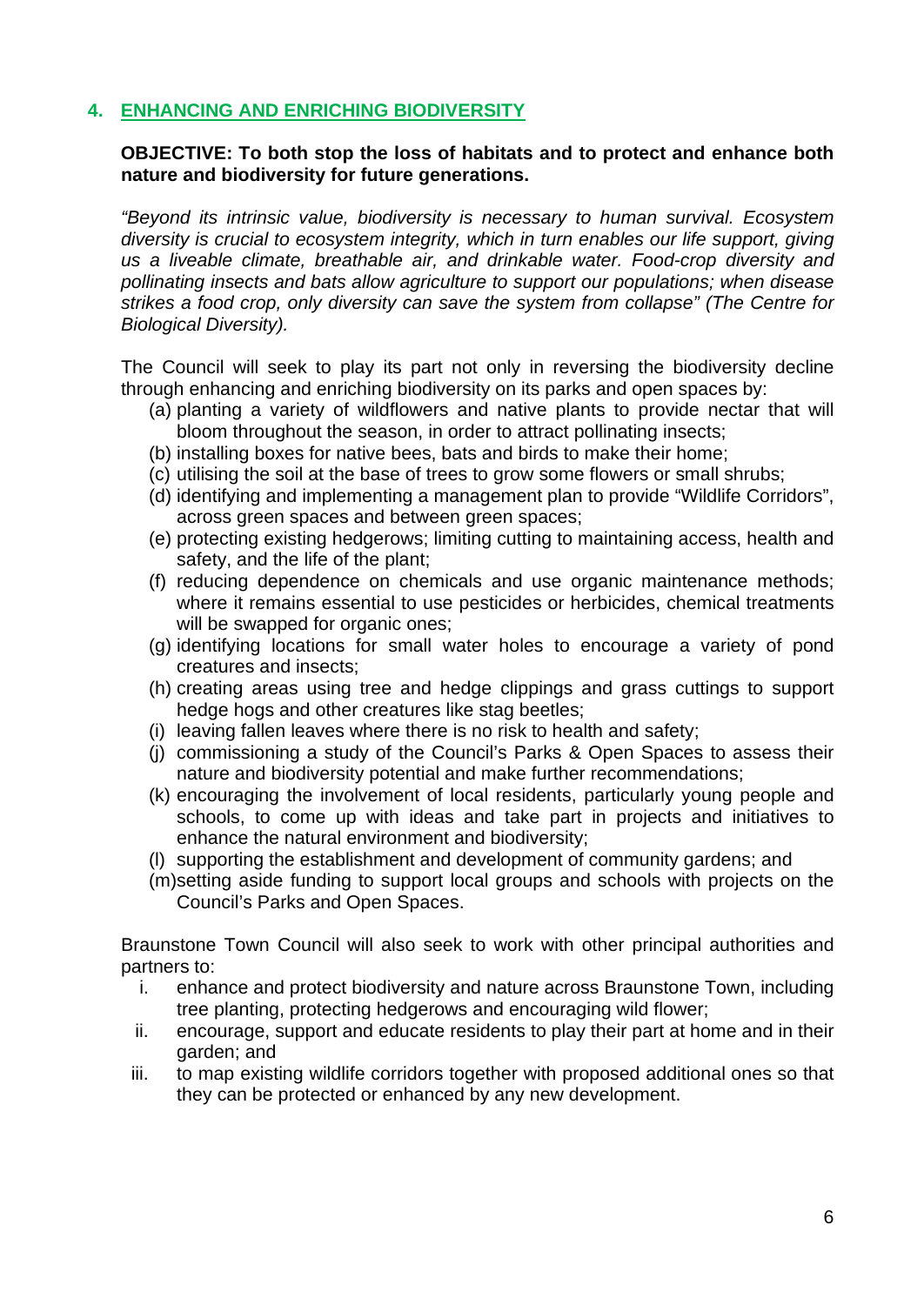#### <span id="page-6-0"></span>**5. MANAGEMENT OF LAND AND ASSETS**

#### **OBJECTIVE: To provide and maintain parks and open spaces to a high standard; provide quality sports facilities to meet identified needs; and provide and maintain play equipment to a high and safe standard.**

In support of the Climate Change and Environmental Strategy, and Sections 3, Tree Planting and Maintenance, and 4, Enhancing and Enriching Biodiversity, of this Strategy:

- (a) where we cannot reuse waste ourselves, develop arrangements where the waste could be reused by others, composted or recycled;
- (b) identify measures for the management of our land and assets, which reduce the likelihood of flooding and provide for a rolling programme of water course maintenance as part of the annual winter works programme;
- (c) source materials, including play equipment, which is durable and long lasting, made from sustainable sources and compliments the natural environment;
- (d) obtain best value in terms of all costs when implementing new contracts and selecting suppliers; this means balancing financial cost with the cost to the environment and the planet;
- (e) reduce our energy use and increase our energy efficiency;
- (f) reduce dependence on chemicals;
- (g) reduce dependence on carbon technology;
- (h) critically assess the short term, medium term and long term benefits of procuring new technologies;
- (i) source the provision of goods, services and works "locally" where possible;
- (j) use suppliers who source their products or goods "locally"; and
- (k) require the submission of an environmental statement when inviting tenders for the provision of goods, services and works in order to assess the overall impact on the environment in terms of carbon and waste.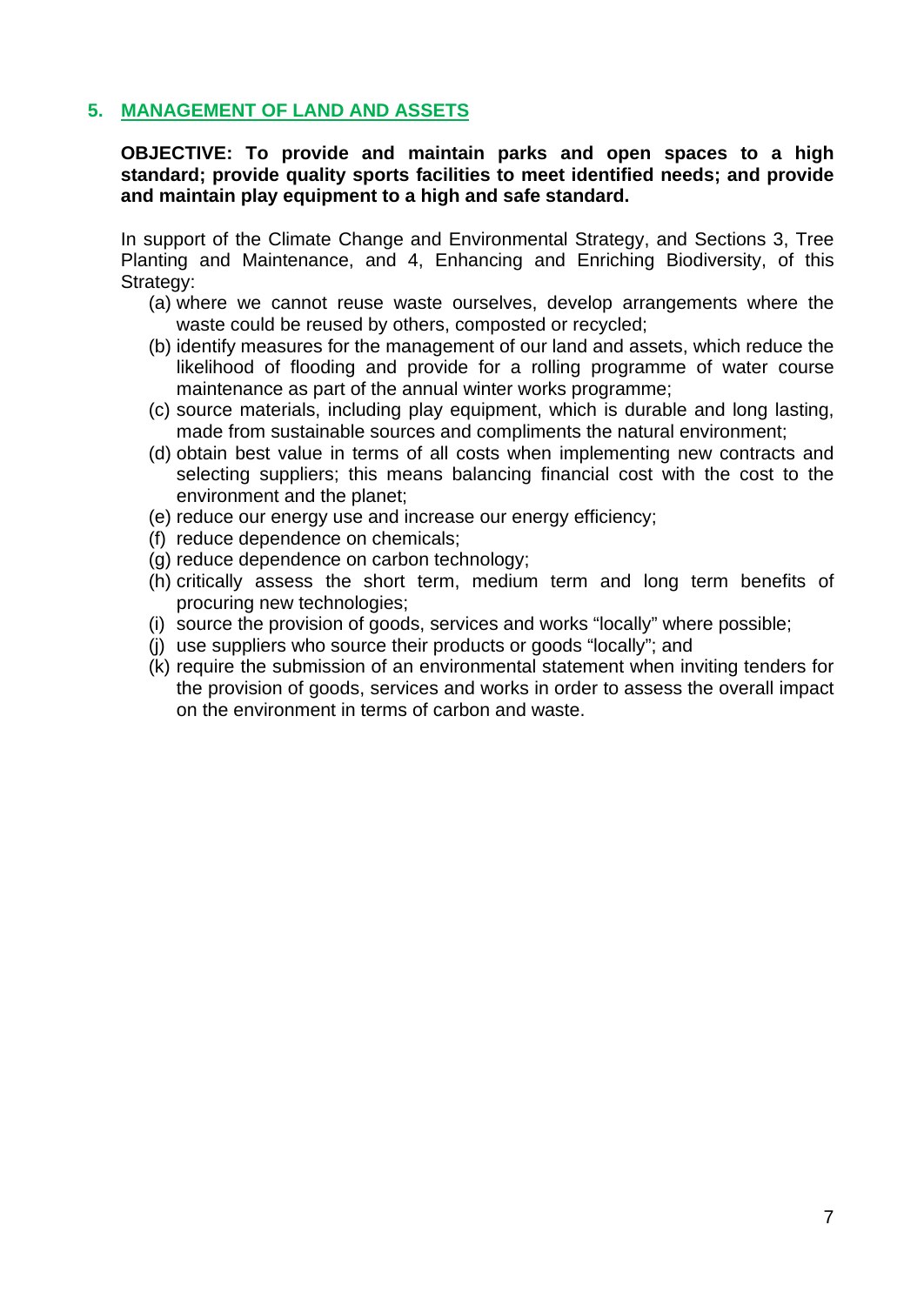#### <span id="page-7-0"></span>**6. ACTION PLANNING, MONITORING AND REVIEW**

Underpinning this strategy is the need to take action. The Council will need to consider the deliverability of each identified action and its impact, along with available resources, when deciding which actions will be a priority.

Upon adoption of this Strategy, proposals will be submitted to Policy & Resources Committee for a Summer Works Programme and a revised framework for the Winter Works Programme.

In approving both the Summer and Winter Works Programmes, Policy & Resources Committee may delegate responsibility for delivering and monitoring particular actions to either the Community Development Committee or the Planning & Environment Committee where the identified action falls within that Committee's Terms of Reference and delegated responsibility.

Policy & Resources Committee is responsible for the development of this Environment and Biodiversity Strategy, which includes ensuring that it is in line with the Council's wider Climate and Environmental Strategy as approved by Council. Policy & Resources Committee is also responsible for ensuring adequate input from Councillors, Staff, Partners, Stakeholders and Residents.

Most of the Council's policies are reviewed at least every three years with reviews earlier if there are legislative or other significant changes. It is intended that this Strategy will be adopted in 2022 and reviewed by Policy & Resources Committee at least every three years, which includes in 2025 and 2028. This is particularly important to ensure that the Council is on track to deliver its commitment for all its activities to be "carbon neutral" by 2030.

Most of the objectives in this Strategy be delivered through the Parks and Open Spaces annual Summer and Winter Works Programmes.